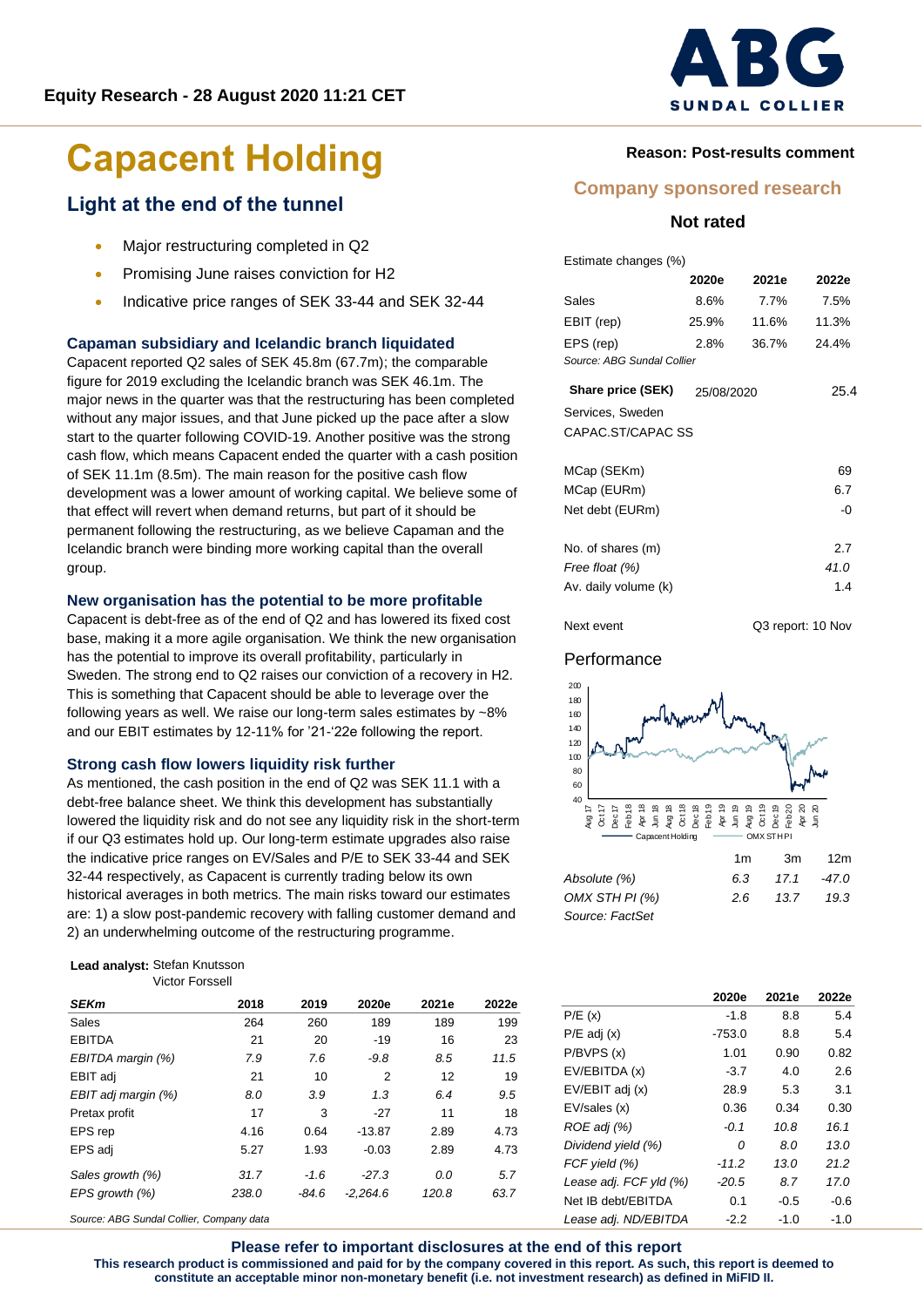The company has a strong overall offering with a broad service platform. The business model is also very assetlight as staff are the main asset and cost. The operational leverage should thus in the long term be able to strengthen margins as other costs than for personnel should not grow as fast as revenues. Furthermore, Capacent has further room for acquisitions.

#### **Risks**

Capacent is dependent on continuing demand for its services from current and new customers. Moreover, a tougher climate for hiring new consultants would affect Capacent's organic growth. Furthermore, the Finnish operations are more volatile than the other divisions due to more performance-based earnings. This means that on a quarterly basis, operations can be significantly more volatile than the rest of the group.



#### **Geographical breakdown, sales, SEKm**

*Source: ABG Sundal Collier, Company data*





*Source: ABG Sundal Collier, FactSet*





 $\Omega$ 1  $\overline{2}$ 3  $\overline{A}$ 5 6 7 8 9 Sweden Finland

**Business area breakdown, sales, SEKm**



*Source: ABG Sundal Collier, Company data*

#### **EPS estimate changes, 2021e, SEK**



#### **Company description**

Capacent is a management consulting company concentrated on corporate consulting, mainly focusing on improving customer profitability and cash flow. The company offers business-oriented consulting aiming, to deliver measurable results, from setting strategies to implementation and follow-ups. Capacent has a Nordic presence and a high level of involvement in customer operations. The customer base is broad in terms of number of customers and sectors represented.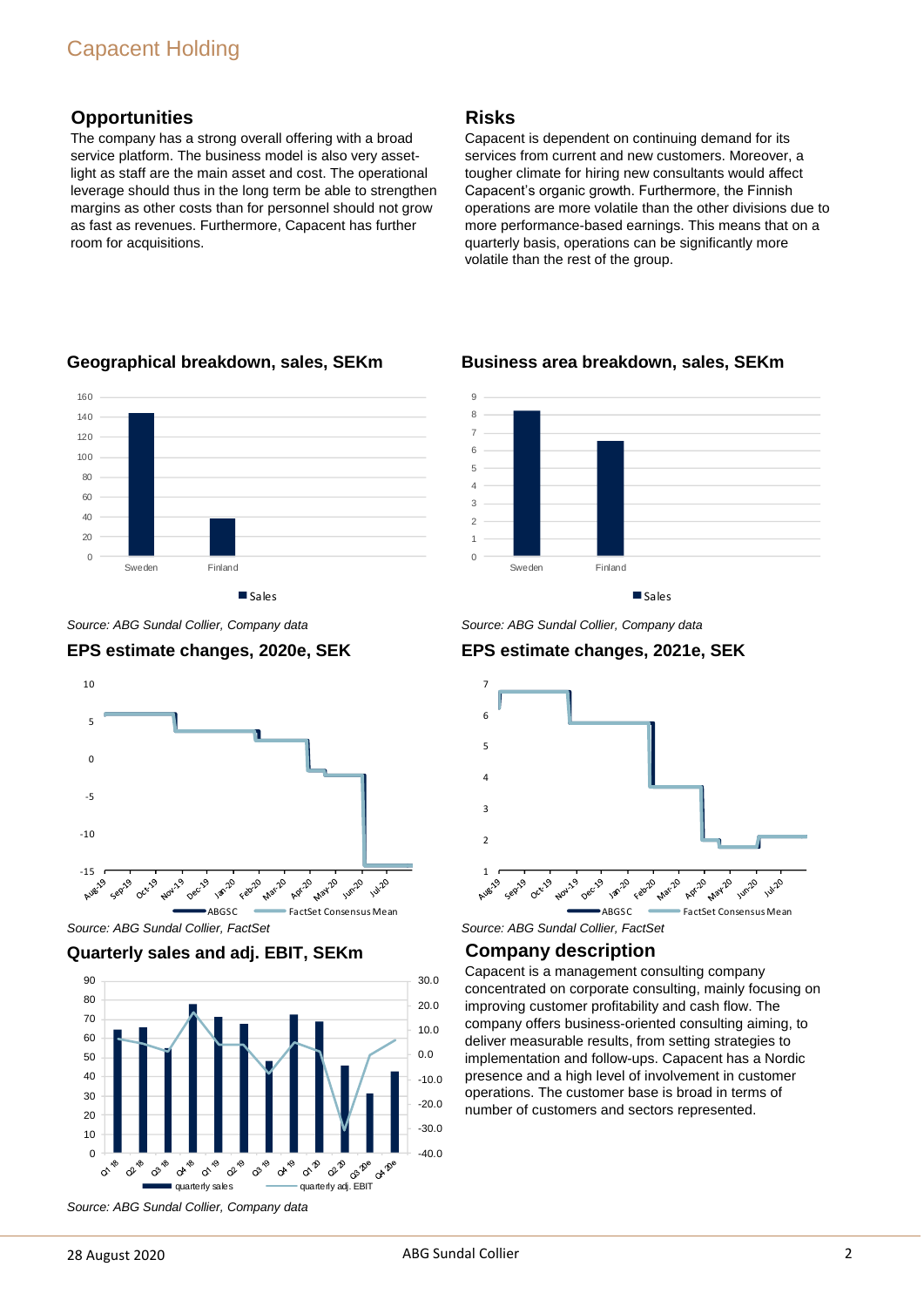## **Deviation and forecast changes**

#### **Q2 deviations**

| <b>SEKm</b>                   |         |          |          |                |
|-------------------------------|---------|----------|----------|----------------|
| <b>P&amp;L</b>                | Q2'19   | Q2'20    | Q2'20e   | Diff vs. ABGSC |
| Net sales                     | 67.7    | 45.8     | 37.4     | 22%            |
| Other income                  | 0.1     | 0.8      | 0.0      |                |
| Other external costs          | $-10.2$ | $-21.7$  | $-9.4$   | 131%           |
| Personnel costs               | $-50.2$ | $-25.5$  | $-26.2$  | $-3%$          |
| Other costs                   | 0.0     | $-28.4$  | $-0.1$   |                |
| -of which non-recurring items | 0.6     | $-28.3$  | 0.0      |                |
| <b>EBITDA</b>                 | 7.3     | $-29.0$  | 1.8      | $-1711%$       |
| Adj. EBITDA                   | 6.7     | $-0.6$   | 1.8      | $-136%$        |
| Depreciation                  | $-3.0$  | $-1.8$   | $-3.5$   |                |
| Impairment                    | 0.0     | 0.0      | $-37.0$  |                |
| <b>EBIT</b>                   | 4.3     | $-30.8$  | $-38.7$  | 20%            |
| Adj. EBIT                     | 3.7     | $-2.4$   | $-1.7$   | $-43%$         |
| <b>Net Financials</b>         | $-0.7$  | 0.3      | $-0.9$   |                |
| Profit before tax             | 3.7     | $-30.5$  | $-39.6$  |                |
| Tax                           | $-0.8$  | 0.1      | 0.0      |                |
| <b>NCI</b>                    | 0.1     | $-0.1$   | 0.0      |                |
| Net profit discontinued       | 0.0     | $-9.2$   | 0.0      |                |
| Net income (to shareholders)  | 2.8     | $-39.6$  | $-39.6$  | 0%             |
|                               |         |          |          |                |
| <b>EPS</b>                    | 1.0     | $-14.6$  | $-14.6$  | 0%             |
|                               |         |          |          |                |
|                               |         |          |          |                |
| Growth                        |         |          |          |                |
| Sales growth y-o-y            | 2.3%    | $-32.4%$ | $-44.7%$ | 12.3pp         |
|                               |         |          |          |                |
| <b>Margins</b>                |         |          |          |                |
| Adj. EBITDA margin            | 10.8%   | -63.3%   | 4.9%     | $-68.2pp$      |
|                               |         |          |          |                |
| Adj. EBIT margin              | 5.5%    | $-5.3%$  | $-4.5%$  | $-0.8$ pp      |
|                               |         |          |          |                |
|                               |         |          |          |                |
| Sales per division            |         |          |          |                |
| Sweden                        | 32.7    | 39.5     | 31.8     | 24%            |
| Finland                       | 13.3    | 6.2      | 5.6      | 11%            |
| <b>Total</b>                  | 67.7    | 45.8     | 37.4     | 22%            |

*Source: ABG Sundal Collier, company data*

#### **Forecast changes**

| -<br><b>SEKm</b>                                       |          | <b>Old forecast</b> |       |           | <b>New forecast</b> |       | Change            |                   |                   |  |
|--------------------------------------------------------|----------|---------------------|-------|-----------|---------------------|-------|-------------------|-------------------|-------------------|--|
| P&L                                                    | 2020e    | 2021e               | 2022e | 2020e     | 2021e               | 2022e | 2020e             | 2021e             | 2022e             |  |
| Net sales                                              | 173.7    | 175.3               | 185.6 | 188.7     | 188.8               | 199.5 | 8.6%              | 7.7%              | 7.5%              |  |
| Adj. EBITDA                                            | 13.1     | 14.8                | 21.0  | $-18.6$   | 16.0                | 22.9  | $-241.7%$         | 8.3%              | 9.2%              |  |
| Adj. EBIT                                              | 2.0      | 10.8                | 17.0  | 2.4       | 12.0                | 18.9  | 18.4%             | 11.4%             | 11.3%             |  |
| Net income                                             | $-39.0$  | 5.7                 | 10.3  | $-37.7$   | 7.8                 | 12.8  | $-3.2%$           | 37.6%             | 24.7%             |  |
| Adj EBITDA margin                                      | 7.5%     | 8.4%                | 11.3% | $-9.8%$   | 8.5%                | 11.5% | $-17.3pp$         | 0.1 <sub>pp</sub> | 0.2 <sub>pp</sub> |  |
| Adj. EBIT margin                                       | 1.1%     | 6.1%                | 9.2%  | 1.3%      | 6.4%                | 9.5%  | 0.2 <sub>pp</sub> | 0.3 <sub>pp</sub> | 0.3 <sub>pp</sub> |  |
| Net margin<br>Course: APC Cundel Collier, company data | $-22.5%$ | 3.3%                | 5.6%  | $-20.0\%$ | 4.2%                | 6.4%  | 2.5 <sub>pp</sub> | 0.9 <sub>pp</sub> | 0.8 <sub>pp</sub> |  |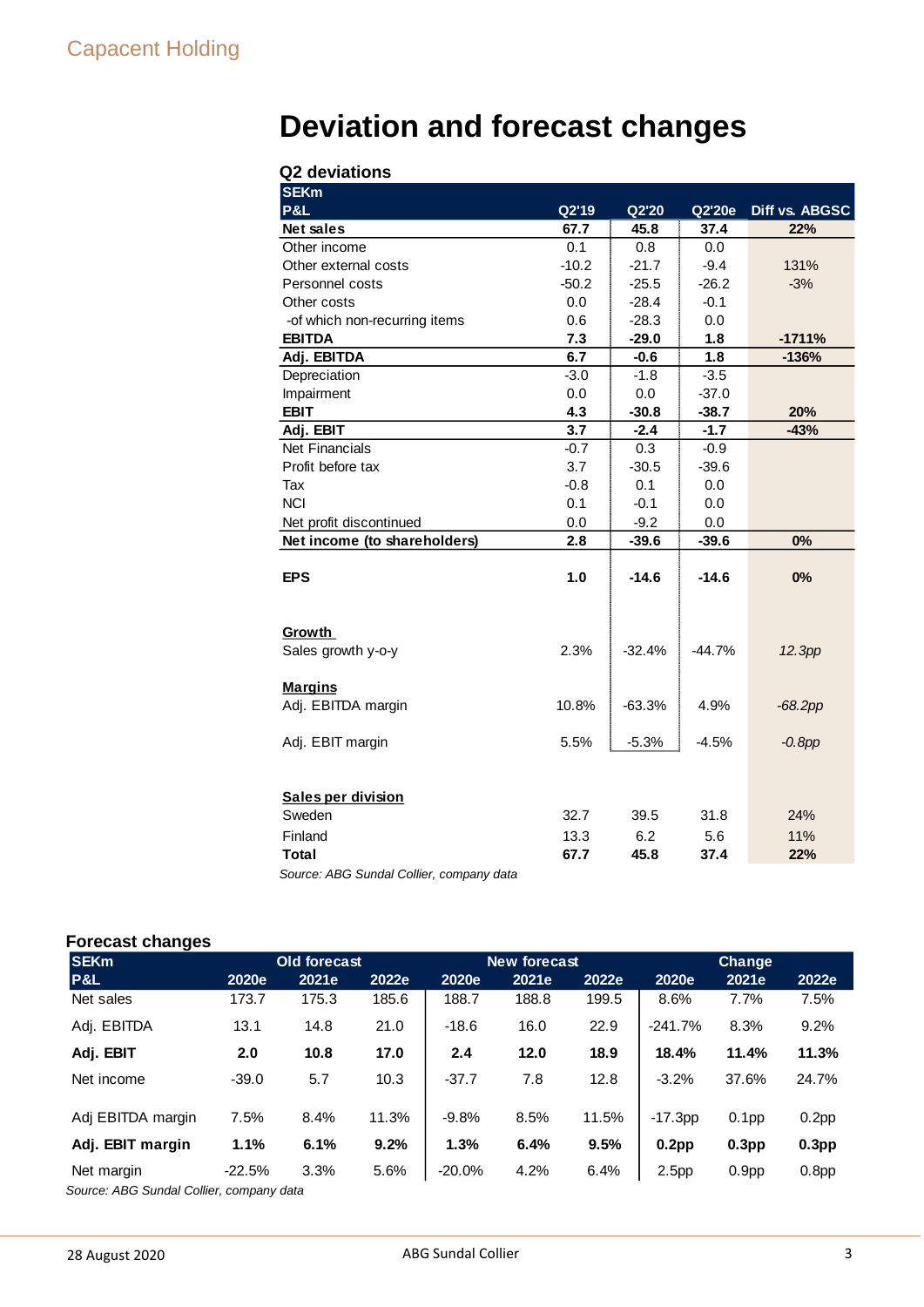## **Q2 highlights**

*Capacent experienced an eventful second quarter as the COVID-19 pandemic led to some organisational changes. Both the Icelandic branch and the Swedish subsidiary Capaman were liquidated. The remaining company is debt-free and has lower fixed costs than before. All in all, it is a more agile organisation with the potential for higher profitability if the restructuring is successful and demand returns alongside the post-pandemic economic recovery.*



#### **EBIT margin per business unit Sweden, %**



*Source: ABG Sundal Collier, company data*



The liquidation of Capaman should mean that Capacent can increase long-term profitability in Sweden, as the organisation is now leaner and more efficient. Our 2022e estimates assume an EBIT margin of 8.9% in Sweden, which is 1.4 pp higher than Capacent's performance at its previous peak in 2018.

For Finland, we expect the EBIT margin to return to 15% long-term when demand returns to normal levels following COVID-19. Historically, Capacent has seen EBIT margins up to approx. 30% in Finland, as the pricing model factors in a higher proportion of variable compensation than in Sweden. We argue that 15% is reasonable as a base, with the firm retaining the potential to exceed that level following good execution in assigned projects.



#### **Sales, SEKm, and EBIT margin, %, Finland**

*Source: ABG Sundal Collier, company data*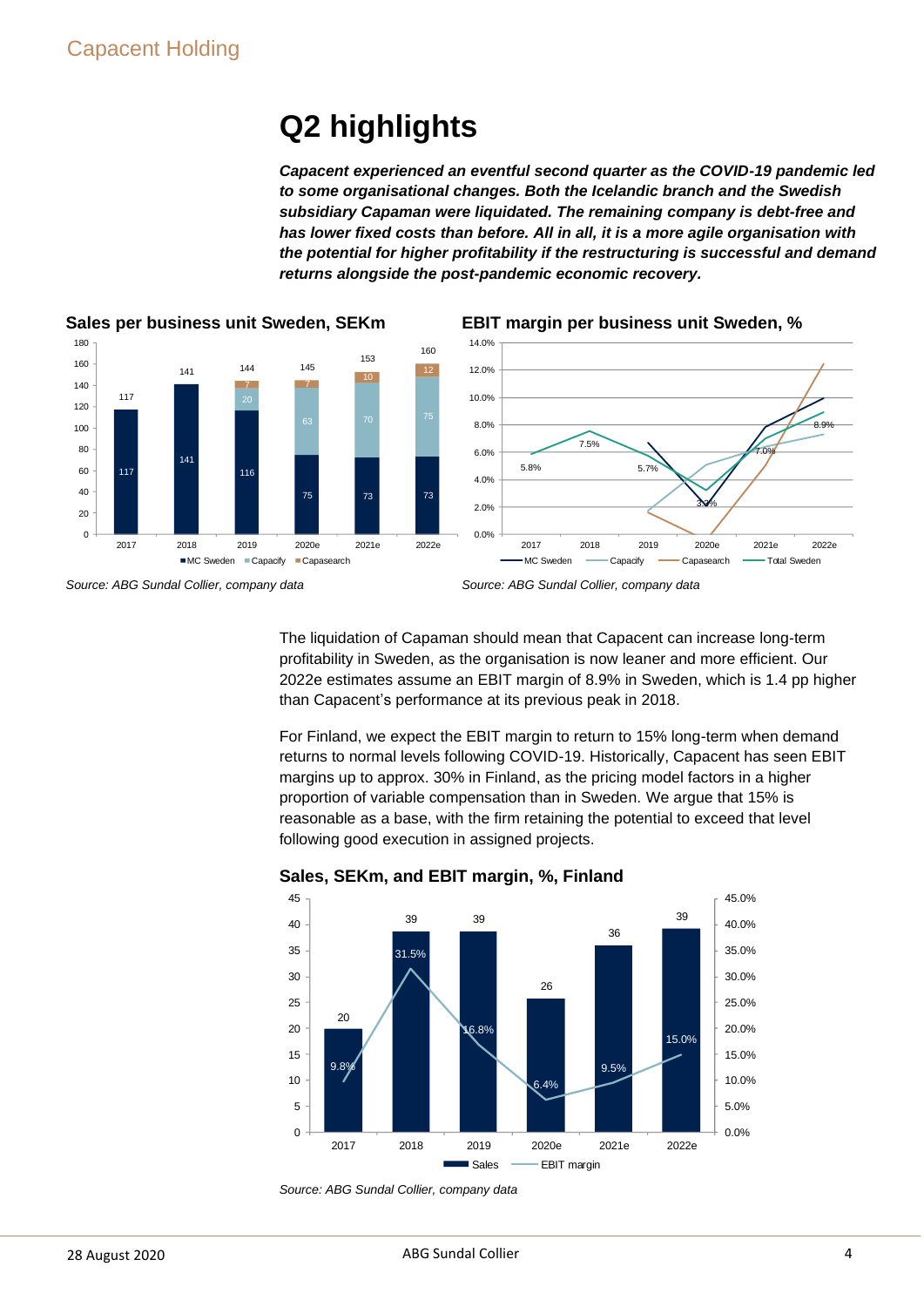| Peer group                |               |        |                  |                   |                   |              |     |       |              |      |       |            |       |          |        |      |         |                               |         |
|---------------------------|---------------|--------|------------------|-------------------|-------------------|--------------|-----|-------|--------------|------|-------|------------|-------|----------|--------|------|---------|-------------------------------|---------|
| <b>Company</b>            | <b>Market</b> |        | Sales growth (%) |                   |                   | EV/Sales (x) |     |       | EV/EBITDA(x) |      |       | EV/EBIT(x) |       |          | P/E(x) |      |         | Dividend yields               |         |
| <b>Consulting firms</b>   | cap (SEKm)    |        |                  | 2020e 2021e 2022e | 2020e 2021e 2022e |              |     | 2020e | 2021e 2022e  |      | 2020e | 2021e      | 2022e | 2020e    |        |      |         | 2021e 2022e 2020e 2021e 2022e |         |
|                           |               |        |                  |                   |                   |              |     |       |              |      |       |            |       |          |        |      |         |                               |         |
| Addnode                   | 6,326         | 15%    | 7%               | 6%                | 1.7               | 1.6          | 1.5 | 16.6  | 13.4         | 12.3 | 35.1  | 22.7       | 20.2  | 38.7     | 25.7   | 23.1 | $1.2\%$ | 1.3%                          | 1.4%    |
| <b>Eurocon Consulting</b> | 188           | -5%    | 8%               | na                | 0.8               | 0.7          | 0.7 | 8.9   | 6.5          | 5.7  | 20.6  | 11.5       | 9.2   | 24.1     | 14.0   | 11.6 | 2.3%    | 4.7%                          | 5.9%    |
| eWork Group               | 1,241         | $-2%$  | 8%               | 10%               | 0.1               | 0.1          | 0.1 | 11.8  | 11.3         | 10.0 | 15.5  | 14.6       | 12.5  | 17.4     | 16.9   | 14.2 | 6.3%    | 6.3%                          | 6.9%    |
| HiQ                       | 3,088         | $-4%$  | 6%               | 5%                | 1.6               | 1.5          | 1.4 | 12.3  | 10.9         | 10.0 | 15.0  | 13.1       | 11.8  | 21.7     | 18.5   | 16.7 | 4.8%    | 5.3%                          | 5.7%    |
| <b>Know it</b>            | 3,697         | 1%     | 7%               | 5%                | 1.0               | 1.0          | 0.9 | 9.8   | 8.3          | 7.7  | 12.0  | 10.2       | 9.3   | 16.5     | 14.5   | 13.2 | 2.8%    | 3.5%                          | 3.8%    |
| <b>Rejlers</b>            | 2.144         | 9%     | 6%               | 4%                | 1.0               | 0.9          | 0.9 | 9.1   | 7.4          | 6.7  | 20.2  | 14.7       | 12.7  | 24.1     | 18.0   | 14.8 | 1.6%    | 2.3%                          | 2.7%    |
| Semcon                    | 1,074         | $-5%$  | 3%               | 3%                | 0.6               | 0.5          | 0.5 | 5.5   | 4.3          | 4.0  | 7.5   | 5.4        | 5.0   | 8.3      | 7.8    | 7.1  | 5.6%    | 5.7%                          | 5.7%    |
| Tieto                     | 30,648        | 64%    | 3%               | 3%                | 1.4               | 1.4          | 1.3 | 9.2   | 7.8          | 7.4  | 12.2  | 10.7       | 10.2  | 12.2     | 11.0   | 10.3 | 4.5%    | 5.4%                          | 5.8%    |
| ÅF                        | 26,934        | $-1%$  | 3%               | 5%                | 1.8               | 1.7          | 1.6 | 15.0  | 13.5         | 12.3 | 23.1  | 19.7       | 17.3  | 24.2     | 20.0   | 17.5 | 2.1%    | 2.6%                          | 2.9%    |
| Average                   |               | 8%     | 6%               | 5%                | 1.1               | 1.1          | 1.0 | 10.9  | 9.3          | 8.5  | 17.9  | 13.6       | 12.0  | 20.8     | 16.3   | 14.3 | 3.5%    | 4.1%                          | 4.5%    |
| Median                    |               | $-1%$  | 6%               | 5%                | 1.0               | 1.0          | 0.9 | 9.8   | 8.3          | 7.7  | 15.5  | 13.1       | 11.8  | 21.7     | 16.9   | 14.2 | 2.8%    | 4.7%                          | 5.7%    |
| Capacent (ABGSCe)         | 69            | $-27%$ | 0%               | 6%                | 0.4               | 0.3          | 0.3 | 7.0   | 4.0          | 2.6  | 28.9  | 5.3        | 3.1   | $-753.0$ | 8.8    | 5.4  | $0.0\%$ | 8.0%                          | 13.0% : |

**Valuation**

#### *Source: ABG Sundal Collier, company data, FactSet consensus* Capacent premium/discount (+/-) 2105% -100% 25% -65% -66% -68% -28% -52% -66% 87% -59% -74% ##### -48% -62% -100% 70% 129%









*Source: ABG Sundal Collier, company data*

#### **Indicative price ranges of SEK 31-42 & SEK 28-38**

We expect EV/sales of 0.34x for 2021e, which is slightly below the three-year NTM average of 0.51x. An indicative price range of plus/minus one standard deviation from the average indicates SEK 33-44 per share. In 2022e, we think the COVID-19 effect has been neutralised and the ongoing restructuring has had a positive effect on profitability. We expect a P/E of 5.4x for '22e, and if we take the same approach of plus/minus one standard deviation from the three-year average P/E NTM average of 9.1x, we arrive at a range of SEK 36-49 per share.

In order to make the comparison equal, we reduce the range by a WACC of 11% and get an indicative price range of SEK 32-44 per share. The price range will ultimately be determined by execution of the ongoing restructuring. One could also argue, however, that a successful restructuring would decrease the valuation gap towards the peer group, and that further upside could potentially be derived in such a case. Currently, Capacent trades at a ~50% discount on P/E towards our peer group for 2021e.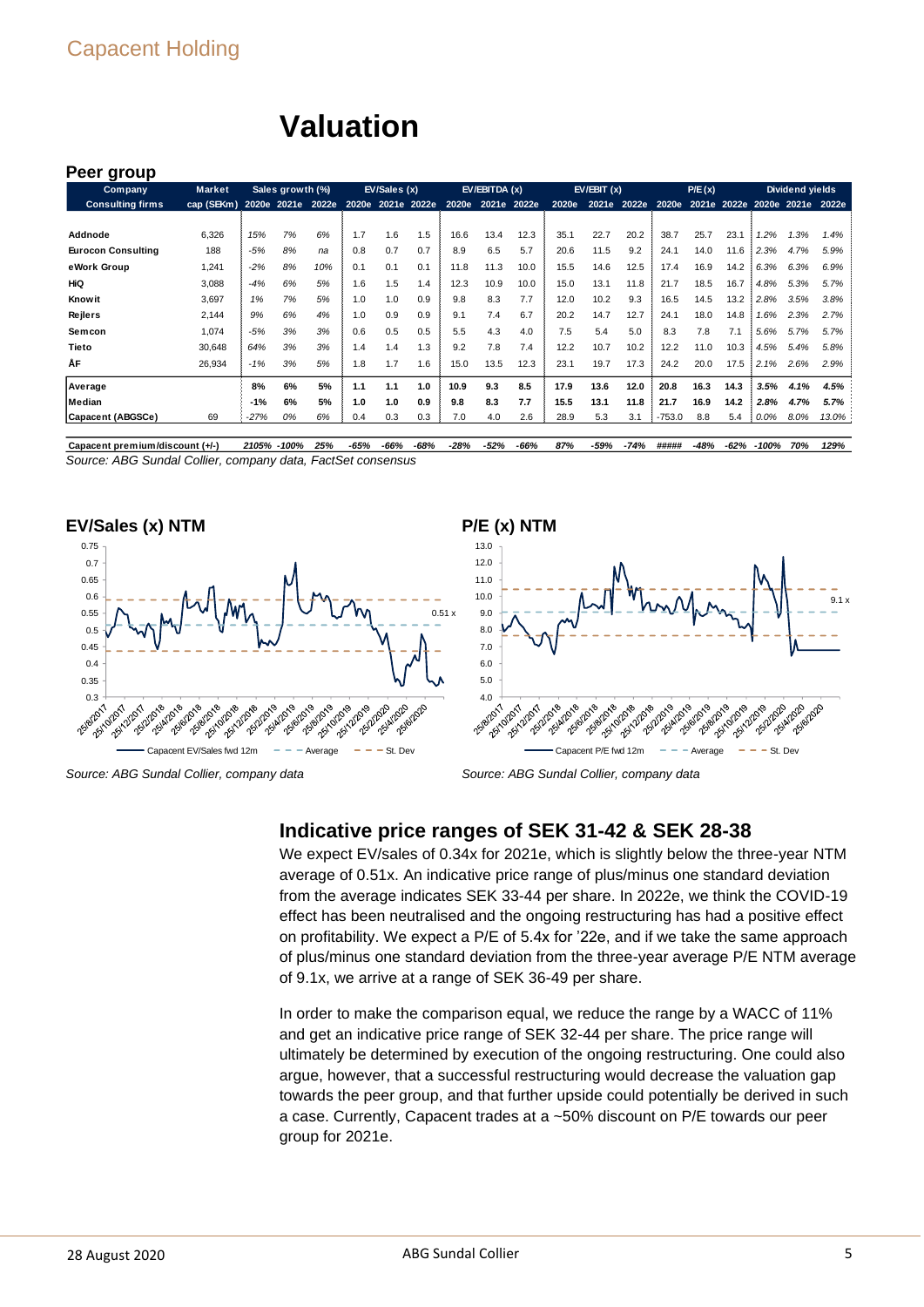## **Quarterly and yearly overview**

| <b>SEKm</b>                             |             |             |             |             |         |          |                   |              |             |          |                   |          |          |          |          |
|-----------------------------------------|-------------|-------------|-------------|-------------|---------|----------|-------------------|--------------|-------------|----------|-------------------|----------|----------|----------|----------|
| <b>P&amp;L</b>                          | Q1'19       | Q2'19       | Q3'19       | Q4'19       | Q1'20   | Q2'20    | Q3'20e            | Q4'20e       | 2016        | 2017     | 2018              | 2019     | 2020e    | 2021e    | 2022e    |
| <b>Net sales</b>                        | 71.3        | 67.7        | 48.2        | 72.4        | 69.0    | 45.8     | 31.2              | 42.8         | 142.9       | 200.4    | 263.8             | 259.7    | 188.7    | 188.8    | 199.5    |
| Other income                            | 0.0         | 0.1         | 0.0         | 0.1         | 0.0     | 0.8      | 0.0               | 0.0          | 0.7         | 6.8      | 9.6               | 0.1      | 0.8      | 0.0      | 0.0      |
| Other external costs                    | $-11.1$     | $-10.2$     | $-15.2$     | $-19.0$     | $-20.3$ | $-21.7$  | $-10.9$           | $-15.0$      | $-20.1$     | $-42.0$  | $-59.3$           | $-55.5$  | $-67.8$  | $-66.1$  | $-67.8$  |
| Personnel costs                         | $-52.9$     | $-50.2$     | $-37.4$     | $-44.0$     | $-43.6$ | $-25.5$  | $-19.3$           | $-23.5$      | $-115.6$    | $-112.6$ | $-183.7$          | $-184.6$ | $-111.9$ | $-106.7$ | $-108.7$ |
| Other costs                             | 0.0         | 0.0         | 0.0         | 0.0         | 0.0     | $-28.4$  | 0.0               | 0.0          | $-0.1$      | 0.0      | 0.0               | 0.0      | $-28.4$  | 0.0      | 0.0      |
| -of which non-recurring items           | 0.0         | 0.6         | -4.1        | 0.0         | 0.0     | $-28.3$  | 0.0               | 0.0          | $\mathbf 0$ | 2.75     | $-3.3$            | $-3.5$   | $-28.3$  | 0.0      | 0.0      |
| <b>EBITDA</b>                           | 7.3         | 7.3         | -4.4        | 9.4         | 5.2     | $-29.0$  | 0.9               | 4.3          | 10.8        | 12.9     | 30.5              | 19.7     | $-18.6$  | 16.0     | 22.9     |
| Adj. EBITDA                             | 7.3         | 6.7         | -0.3        | 9.4         | 5.2     | -0.6     | 0.9               | 4.3          | 10.8        | 10.2     | 24.3              | 23.2     | $-18.6$  | 16.0     | 22.9     |
| Depreciation                            | $-2.9$      | $-3.0$      | $-3.1$      | $-4.1$      | $-3.6$  | $-1.8$   | $-1.0$            | $-1.0$       | $-0.5$      | $-1.8$   | $-3.1$            | $-13.0$  | $-7.4$   | $-4.0$   | $-4.0$   |
| Impairment                              | $\mathbf 0$ | $\mathbf 0$ | $\mathbf 0$ | $\mathbf 0$ | 0       | 0.0      | $\mathbf 0$       | $\mathbf{0}$ | $\mathbf 0$ | $-5.3$   | $-9.5$            | 0        | 0.0      | 0.0      | 0.0      |
| <b>EBIT</b>                             | 4.5         | 4.3         | -7.5        | 5.4         | 1.5     | $-30.8$  | $-0.1$            | 3.3          | 10.3        | 5.9      | 17.9              | 6.7      | $-26.0$  | 12.0     | 18.9     |
| Adj. EBIT                               | 4.5         | 3.7         | $-3.4$      | 5.4         | 1.5     | $-2.4$   | $-0.1$            | 3.3          | 10.3        | 8.4      | 21.2              | 10.2     | 2.4      | 12.0     | 18.9     |
| <b>Net Financials</b>                   | $-1.0$      | $-0.7$      | $-1.1$      | $-0.8$      | $-1.3$  | 0.3      | $-0.2$            | $-0.2$       | 0.2         | $-0.9$   | $-1.2$            | $-3.6$   | $-1.3$   | $-0.6$   | $-0.6$   |
| Profit before tax                       | 3.5         | 3.7         | $-8.6$      | 4.6         | 0.3     | $-30.5$  | $-0.2$            | 3.2          | 10.6        | 5.0      | 16.7              | 3.1      | $-27.3$  | 11.4     | 18.3     |
| Tax                                     | $-0.7$      | $-0.8$      | 1.7         | $-1.1$      | $-0.1$  | 0.1      | 0.0               | $-0.7$       | $-2.3$      | $-2.0$   | $-4.7$            | $-0.9$   | $-0.7$   | $-2.3$   | $-3.7$   |
| <b>NCI</b>                              | $-0.5$      | 0.1         | $-0.5$      | 0.4         | 0.1     | $-0.1$   | $-0.1$            | $-0.4$       | 0.0         | 0.3      | 0.5               | $-0.4$   | $-0.5$   | $-1.3$   | $-1.8$   |
| Net profit discontinued                 | 0.0         | 0.0         | 0.0         | 0.0         | 0.0     | $-9.2$   | 0.0               | 0.0          | 0.0         | 0.0      | 0.0               | 0.0      | $-9.2$   | 0.0      | 0.0      |
| Net income (to shareholders)            | 3.2         | 2.8         | $-6.4$      | 3.0         | 0.0     | $-39.6$  | $-0.3$            | 2.1          | 8.2         | 3.3      | 11.5              | 2.6      | $-37.7$  | 7.8      | 12.8     |
|                                         |             |             |             |             |         |          |                   |              |             |          |                   |          |          |          |          |
| <b>EPS diluted</b>                      | 1.1         | 1.0         | $-2.2$      | 1.1         | 0.0     | $-14.6$  | $-0.1$            | 0.8          | 3.1         | 1.2      | 4.0               | 1.1      | $-13.9$  | 2.9      | 4.7      |
| <b>DPS</b>                              |             |             |             |             |         |          |                   |              | 3.0         | 1.0      | 3.0               | 1.0      | 0.0      | 2.0      | 3.3      |
|                                         |             |             |             |             |         |          |                   |              |             |          |                   |          |          |          |          |
| Growth                                  |             |             |             |             |         |          |                   |              |             |          |                   |          |          |          |          |
| Sales growth y-o-y                      | 10.4%       | 2.3%        | $-12.4%$    | $-7.1%$     | $-3.2%$ |          | $-32.4\% -35.4\%$ | $-40.9%$     | $-7.2%$     |          | 40.2% 31.7% -1.6% |          | $-27.3%$ | 0.0%     | 5.7%     |
|                                         |             |             |             |             |         |          |                   |              |             |          |                   |          |          |          |          |
| <b>Margins</b>                          |             |             |             |             |         |          |                   |              |             |          |                   |          |          |          |          |
| Adj. EBITDA margin                      | 10.3%       | 10.8%       | $-9.1%$     | 13.0%       | 7.5%    | $-63.3%$ | 3.0%              | 10.1%        | 7.6%        | 5.1%     | 9.2%              | 8.9%     | $-9.8%$  | 8.5%     | 11.5%    |
| EBIT margin                             | 6.3%        | 6.4%        | $-15.5%$    | 7.4%        | 2.2%    | $-67%$   | $-0.2%$           | 7.8%         | 7.2%        | 2.9%     | 6.8%              | 2.6%     | $-13.8%$ | 6.4%     | 9.5%     |
| Adj. EBIT margin                        | 6.3%        | 5.5%        | $-7.0%$     | 7.4%        | 2.2%    | $-5.3%$  | $-0.2%$           | 7.8%         | 7.2%        | 4.2%     | 8.0%              | 3.9%     | 1.3%     | 6.4%     | 9.5%     |
| Adj. R12 EBIT margin                    | 7.0%        | 6.6%        | 5.0%        | 3.9%        | 2.8%    | 0.5%     | 2.0%              | 1.3%         |             |          |                   |          |          |          |          |
|                                         |             |             |             |             |         |          |                   |              |             |          |                   |          |          |          |          |
| Sales per division                      |             |             |             |             |         |          |                   |              |             |          |                   |          |          |          |          |
| Sweden                                  | 36.1        | 32.7        | 29.1        | 46.0        | 44.0    | 39.5     | 26.5              | 35.4         | 121.7       | 117.5    | 141.1             | 143.9    | 145.3    | 152.7    | 160.3    |
| Finland                                 | 13.6        | 13.3        | 5.2         | 8.0         | 7.7     | 6.2      | 4.7               | 7.4          | 21.3        | 19.9     | 38.8              | 38.8     | 25.8     | 36.0     | 39.2     |
| Total                                   | 71.3        | 67.7        | 48.2        | 72.4        | 69.0    | 45.8     | 31.2              | 42.8         | 142.9       | 200.4    | 263.8             | 259.7    | 188.7    | 188.8    | 199.5    |
|                                         |             |             |             |             |         |          |                   |              |             |          |                   |          |          |          |          |
| Adj. EBIT per division                  |             |             |             |             |         |          |                   |              |             |          |                   |          |          |          |          |
| Sweden                                  | 2.6         | 1.1         | 0.6         | 4.0         | 1.6     | $-0.9$   | 0.5               | 3.5          |             | 6.9      | 10.6              | 8.3      | 4.7      | 10.7     | 14.3     |
| Finland                                 | 4.0         | 3.8         | $-1.5$      | 0.1         | 0.0     | 0.5      | 0.4               | 0.8          |             | 2.0      | 12.2              | 6.5      | 1.7      | 4.3      | 7.6      |
|                                         |             |             |             |             |         |          |                   |              |             |          |                   |          |          |          |          |
| Adj. EBIT margin per division           |             |             |             |             |         |          |                   |              |             |          |                   |          |          |          |          |
| Sweden                                  | 7.2%        | 3.2%        | 2.2%        | 8.7%        | 3.7%    | $-2.2%$  | 1.9%              | 9.9%         | 8.0%        | 6.6%     | 7.5%              | 5.7%     | 3.3%     | 7.0%     | 8.9%     |
| Finland                                 | 30.6%       | 29.4%       | $-30.6%$    | 1.9%        | 0.4%    | 7.3%     | 8.0%              | 10.0%        | 7.8%        | 9.8%     | 31.5%             | 16.8%    | 6.4%     | 9.5%     | 15.0%    |
| Course: APC Sundal Collier company data |             |             |             |             |         |          |                   |              |             |          |                   |          |          |          |          |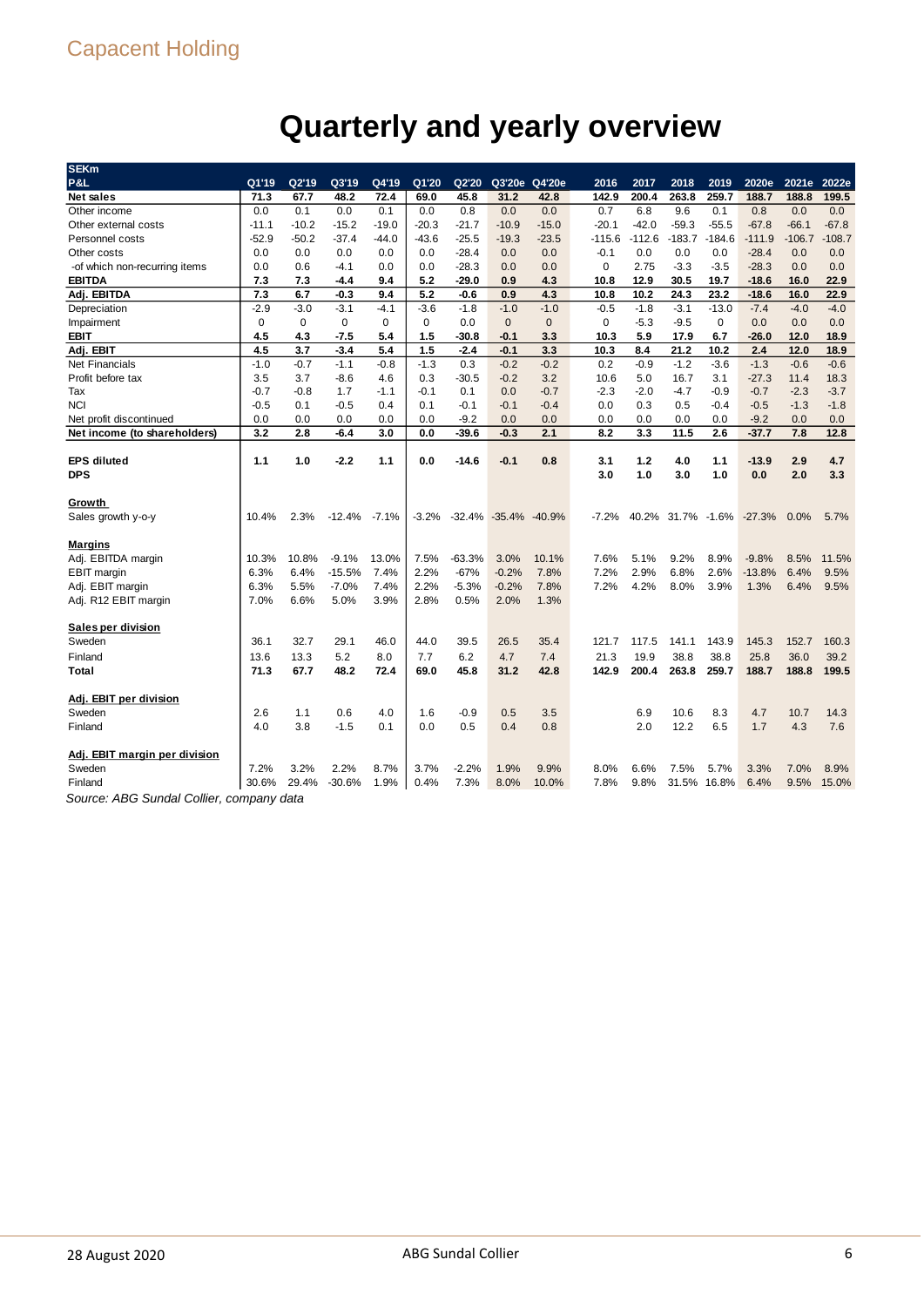| <b>Income Statement (SEKm)</b>      | Q1 2019        | Q2 2019        | Q3 2019        | Q4 2019        | Q1 2020                 | Q2 2020     | Q3 2020e     | Q4 2020e       |
|-------------------------------------|----------------|----------------|----------------|----------------|-------------------------|-------------|--------------|----------------|
| Sales                               | 71             | 68             | 48             | 72             | 69                      | 46          | 31           | 43             |
| COGS                                | 0              | 0              | $\mathbf 0$    | $\mathbf 0$    | $\mathbf 0$             | $\mathbf 0$ | $\mathbf 0$  | $\mathbf 0$    |
| Gross profit                        | 71             | 68             | 48             | 72             | 69                      | 46          | 31           | 43             |
| Other operating items               | -64            | $-60$          | $-53$          | -63            | $-64$                   | $-75$       | $-30$        | $-38$          |
| <b>EBITDA</b>                       | 7              | $\overline{7}$ | -4             | 9              | 5                       | -29         | 1            | 4              |
| Depreciation and amortisation       | -3             | $-3$           | -3             | -4             | $-4$                    | $-2$        | $-1$         | $-1$           |
| <b>EBITA</b>                        | 4              | 4              | -7             | 5              | $\mathbf{2}$            | -31         | -0           | 3              |
| EO items                            | 0              | $\mathbf 0$    | $\mathbf 0$    | $\mathbf 0$    | 0                       | 0           | $\mathbf 0$  | $-3$           |
| Impairment and PPA amortisation     | 0              | $\mathbf 0$    | $\mathbf 0$    | 0              | $\mathbf 0$             | $\mathbf 0$ | $\mathbf 0$  | $\mathbf 0$    |
| <b>EBIT</b>                         | 4              | 4              | -7             | 5              | $\mathbf{2}$            | -31         | -0           | 3              |
| Net financial items                 | -1             | -1             | $-1$           | $-1$           | $-1$                    | 0           | $-0$         | $-0$           |
| Pretax profit                       | 3              | 4              | -9             | 5              | $\bf{0}$                | -31         | -0           | 3              |
| Tax                                 | $-1$           | $-1$           | $\overline{2}$ | $-1$           | -0                      | $\mathbf 0$ | $\mathbf 0$  | $-1$           |
| Net profit                          | 3              | 3              | -7             | 3              | $\bf{0}$                | -30         | -0           | $\overline{2}$ |
| Minority interest                   | -0             | 0              | -0             | 0              | $\mathbf 0$             | $-0$        | -0           | $-0$           |
| Net profit discontinued             | 0              | $\mathbf 0$    | $\mathbf 0$    | $\mathbf 0$    | $\mathbf 0$             | -9          | $\mathbf 0$  | 0              |
| Net profit to shareholders          | $\mathbf 2$    | 3              | $-7$           | 4              | $\bf{0}$                | -40         | -0           | $\overline{2}$ |
| <b>EPS</b>                          | 0.76           | 0.99           | $-2.48$        | 1.31           | 0.09                    | $-13.30$    | $-0.10$      | 0.71           |
| EPS Adj                             | 0.76           | 0.99           | $-2.48$        | 1.31           | 0.09                    | $-10.21$    | $-0.10$      | 0.71           |
| Total extraordinary items after tax | 0              | $\mathbf 0$    | $\mathbf 0$    | $\mathbf 0$    | $\mathbf 0$             | 0           | $\mathbf 0$  | $-3$           |
| Tax rate (%)                        | 20.9           | 21.7           | 19.7           | 24.1           | 48.5                    | 0.3         | 22.0         | 22.0           |
| Gross margin (%)                    | 100.0          | 100.0          | 100.0          | 100.0          | 100.0                   | 100.0       | 100.0        | 100.0          |
| EBITDA margin (%)                   | 10.3           | 10.8           | $-9.1$         | 13.0           | 7.5                     | $-63.3$     | 3.0          | 10.1           |
| EBITA margin (%)                    | 6.3            | 6.4            | $-15.5$        | 7.4            | 2.2                     | $-67.2$     | $-0.2$       | 7.8            |
| EBIT margin (%)                     | 6.3            | 6.4            | $-15.5$        | 7.4            | 2.2                     | $-67.2$     | $-0.2$       | 7.8            |
| Pretax margin (%)                   | 4.9            | 5.4            | $-17.9$        | 6.3            | 0.4                     | $-66.7$     | $-0.7$       | 7.4            |
| Net margin (%)                      | 3.8            | 4.2            | $-14.3$        | 4.8            | 0.2                     | $-66.5$     | $-0.6$       | 5.8            |
| Growth rates Y/Y                    | Q1 2019        | Q2 2019        | Q3 2019        | Q4 2019        | Q1 2020                 | Q2 2020     | Q3 2020e     | Q4 2020e       |
| Sales growth (%)                    | 10.4           | 2.3            | $-12.4$        | $-7.1$         | $-3.2$                  | $-32.4$     | $-35.4$      | $-40.9$        |
| EBITDA growth (%)                   | 2.8            | 71.9           | -chg           | $-48.6$        | $-29.5$                 | -chg        | $+chq$       | $-54.0$        |
| EBIT growth (%)                     | $-32.8$        | 49.8           | -chg           | $-34.1$        | $-65.5$                 | -chg        | $+chq$       | $-37.8$        |
| Net profit growth (%)               | $-45.6$        | 119.3          | -chg           | $-36.8$        | $-95.0$                 | -chg        | +chg         | $-28.6$        |
| EPS growth (%)                      | $-45.6$        | 119.3          | -chg           | $-36.8$        | $-95.0$                 | -chg        | +chg         | $-28.6$        |
| Adj earnings numbers                | Q1 2019        | Q2 2019        | Q3 2019        | Q4 2019        | Q1 2020                 | Q2 2020     | Q3 2020e     | Q4 2020e       |
| EBITDA Adj                          | 7              | 7              | -4             | 9              | 5                       | $-29$       | $\mathbf{1}$ | 7              |
| EBITDA Adj margin (%)               | 10.3           | 10.8           | $-9.1$         | 13.0           | 7.5                     | $-63.3$     | 3.0          | 16.4           |
| <b>EBITA Adj</b>                    | 4              | 4              | $-7$           | 5              | $\overline{\mathbf{c}}$ | $-31$       | $-0$         | 6              |
| EBITA Adj margin (%)                | 6.3            | 6.4            | $-15.5$        | 7.4            | 2.2                     | $-67.2$     | $-0.2$       | 14.1           |
| <b>EBIT Adj</b>                     | 4              | $\overline{4}$ | $-7$           | 5              | $\overline{2}$          | $-31$       | $-0$         | 6              |
| EBIT Adj margin (%)                 | 6.3            | 6.4            | $-15.5$        | 7.4            | 2.2                     | $-67.2$     | $-0.2$       | 14.1           |
| Pretax profit Adj                   | 3              | 4              | -9             | 5              | 0                       | $-31$       | -0           | 6              |
| Net profit Adj                      | 3              | 3              | $-7$           | 3              | $\mathbf 0$             | $-30$       | $-0$         | 5              |
| Net profit to shareholders Adj      | $\overline{2}$ | 3              | $-7$           | $\overline{4}$ | $\mathbf 0$             | -31         | $-0$         | 5              |
| Net Adj margin (%)                  | 3.8            | 4.2            | $-14.3$        | 4.8            | 0.2                     | $-66.5$     | $-0.6$       | 12.1           |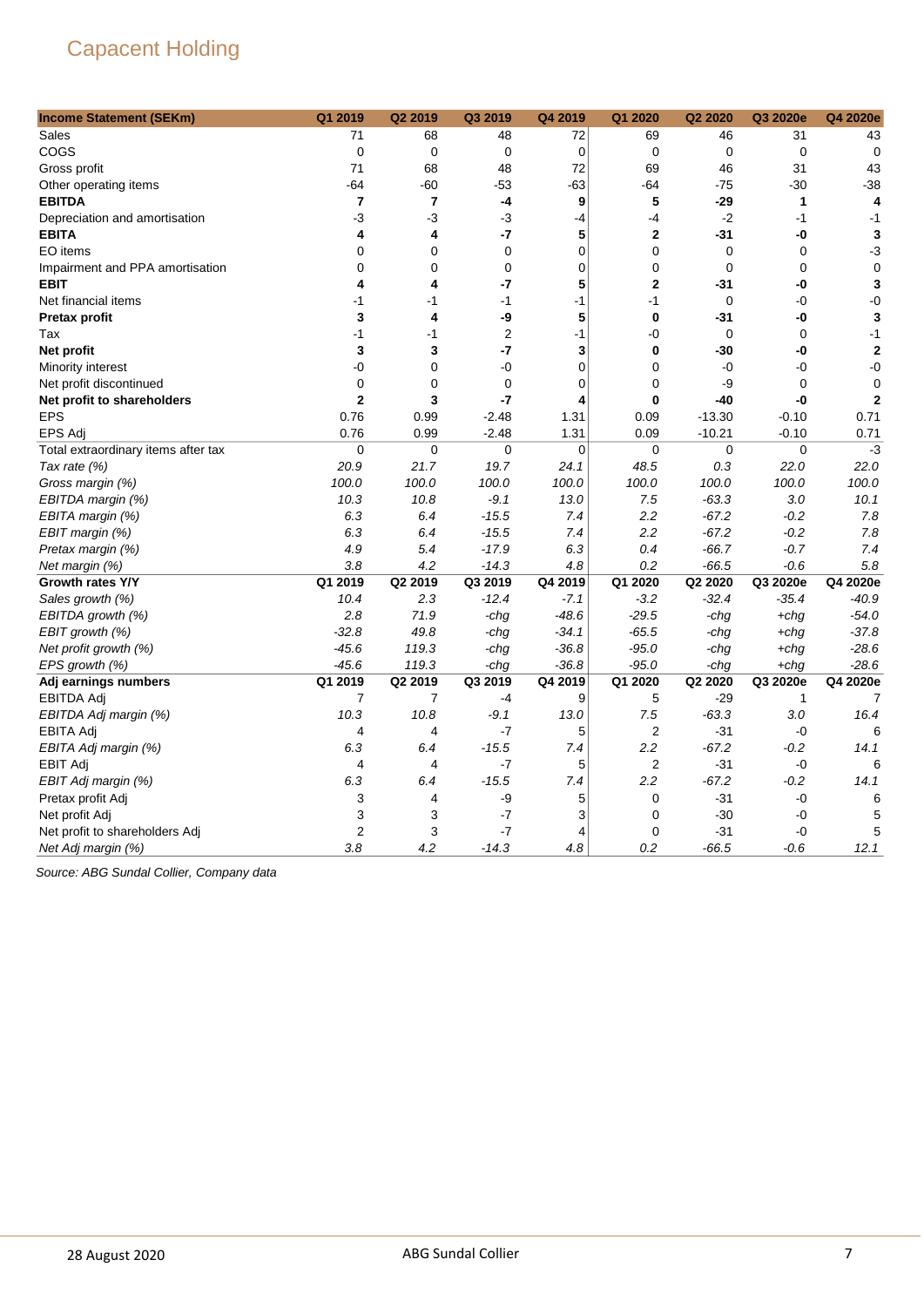| <b>Income Statement (SEKm)</b>      | 2013        | 2014        | 2015        | 2016    | 2017        | 2018        | 2019        | 2020e      | 2021e       | 2022e       |
|-------------------------------------|-------------|-------------|-------------|---------|-------------|-------------|-------------|------------|-------------|-------------|
| Sales                               | 121         | 138         | 154         | 143     | 200         | 264         | 260         | 189        | 189         | 199         |
| COGS                                | 0           | 0           | 0           | 0       | 0           | $\mathbf 0$ | 0           | 0          | 0           | 0           |
| Gross profit                        | 121         | 138         | 154         | 143     | 200         | 264         | 260         | 189        | 189         | 199         |
| Other operating items               | $-119$      | $-125$      | $-137$      | $-132$  | $-187$      | $-243$      | $-240$      | $-207$     | $-173$      | $-177$      |
| <b>EBITDA</b>                       | 1           | 14          | 17          | 11      | 13          | 21          | 20          | -19        | 16          | 23          |
| Depreciation and amortisation       | $-1$        | $-1$        | $-1$        | -0      | $-2$        | $-3$        | $-13$       | -7         | $-4$        | $-4$        |
| Of which leasing depreciation       | 0           | 0           | $\mathbf 0$ | 0       | $\mathbf 0$ | $\mathbf 0$ | $-13$       | -6         | $-3$        | $-3$        |
| <b>EBITA</b>                        | 1           | 13          | 17          | 10      | 11          | 18          | 7           | -26        | 12          | 19          |
| EO items                            | 0           | $\mathbf 0$ | $-2$        | 0       | 3           | $-3$        | -4          | $-28$      | 0           | 0           |
| Impairment and PPA amortisation     | 0           | $\pmb{0}$   | $\mathbf 0$ | 0       | $-5$        | $\mathbf 0$ | 0           | 0          | 0           | $\mathbf 0$ |
| <b>EBIT</b>                         | 1           | 13          | 17          | 10      | 6           | 18          | 7           | $-26$      | 12          | 19          |
| Net financial items                 | $-1$        | $-1$        | $-0$        | 0       | $-1$        | $-1$        | -4          | $-1$       | $-1$        | $-1$        |
| Pretax profit                       | -1          | 12          | 16          | 11      | 5           | 17          | 3           | $-27$      | 11          | 18          |
| Tax                                 | 1           | $-2$        | $-3$        | $-2$    | $-2$        | $-5$        | $-1$        | $-1$       | $-2$        | $-4$        |
| Net profit                          | -0          | 10          | 14          | 8       | 3           | 12          | $\bf{2}$    | -28        | 9           | 15          |
| Minority interest                   | 0           | $\mathbf 0$ | $\mathbf 0$ | 0       | 0           | $\mathbf 0$ | $-0$        | -0         | $-1$        | $-2$        |
| Net profit discontinued             | 0           | 0           | $\mathbf 0$ | 0       | 0           | $\mathbf 0$ | 0           | -9         | 0           | 0           |
| Net profit to shareholders          | -0          | 10          | 14          | 8       | 3           | 12          | $\mathbf 2$ | -38        | 8           | 13          |
| <b>EPS</b>                          | $-0.06$     | 3.71        | 5.12        | 3.11    | 1.23        | 4.16        | 0.64        | $-13.87$   | 2.89        | 4.73        |
| EPS Adj                             | $-0.06$     | 3.71        | 5.76        | 3.11    | 2.17        | 5.27        | 1.93        | $-0.03$    | 2.89        | 4.73        |
| Total extraordinary items after tax | $\mathbf 0$ | 0           | $-2$        | 0       | 3           | $-3$        | $-4$        | $-28$      | $\mathbf 0$ | 0           |
| Leasing payments                    | 0           | 0           | $\mathbf 0$ | 0       | 0           | 0           | $-13$       | -6         | $-3$        | $-3$        |
| Tax rate (%)                        | 76.3        | 17.9        | 17.6        | 22.2    | 39.5        | 28.2        | 29.9        | 2.5        | 20.4        | 20.4        |
| Gross margin (%)                    | 100.0       | 100.0       | 100.0       | 100.0   | 100.0       | 100.0       | 100.0       | 100.0      | 100.0       | 100.0       |
| EBITDA margin (%)                   | 1.1         | 9.8         | 11.2        | 7.6     | 6.5         | 7.9         | 7.6         | $-9.8$     | 8.5         | 11.5        |
| EBITA margin (%)                    | 0.5         | 9.4         | 10.8        | 7.2     | 5.6         | 6.8         | 2.6         | $-13.8$    | 6.4         | 9.5         |
| EBIT margin (%)                     | 0.5         | 9.4         | 10.8        | 7.2     | 2.9         | 6.8         | 2.6         | $-13.8$    | 6.4         | 9.5         |
| Pretax margin (%)                   | $-0.6$      | 8.6         | 10.7        | 7.4     | 2.5         | 6.3         | 1.2         | $-14.5$    | 6.1         | 9.2         |
| Net margin (%)                      | $-0.1$      | 7.1         | 8.8         | 5.7     | 1.5         | 4.5         | $0.8\,$     | $-14.8$    | 4.8         | 7.3         |
| Growth rates Y/Y                    | 2013        | 2014        | 2015        | 2016    | 2017        | 2018        | 2019        | 2020e      | 2021e       | 2022e       |
| Sales growth (%)                    | $-10.6$     | 14.7        | 11.3        | $-7.2$  | 40.2        | 31.7        | $-1.6$      | $-27.3$    | 0.0         | 5.7         |
| EBITDA growth (%)                   | $-89.7$     | 938.4       | 27.1        | $-37.2$ | 19.7        | 61.9        | $-6.1$      | $-194.4$   | 186.3       | 43.1        |
| EBIT growth (%)                     | -95.4       | 2,212.0     | 28.9        | $-38.2$ | $-43.0$     | 204.5       | $-62.7$     | -489.5     | 146.3       | 57.4        |
| Net profit growth (%)               | $-101.5$    | 6,072.6     | 38.2        | $-39.3$ | $-63.3$     | 297.7       | $-82.0$     | $-1,394.7$ | 132.5       | 60.4        |
| EPS growth (%)                      | high        | 6,072.5     | 38.2        | $-39.3$ | $-60.3$     | 238.0       | $-84.6$     | $-2,264.6$ | 120.8       | 63.7        |
| Profitability                       | 2013        | 2014        | 2015        | 2016    | 2017        | 2018        | 2019        | 2020e      | 2021e       | 2022e       |
| ROE(%)                              | $-0.2$      | 10.2        | 12.9        | 7.7     | 3.2         | 11.4        | 1.6         | $-43.1$    | 10.8        | 16.1        |
| ROE Adj (%)                         | $-0.2$      | 10.2        | 14.5        | 7.7     | 5.6         | 14.5        | 4.8         | $-0.1$     | 10.8        | 16.1        |
| ROCE (%)                            | 0.5         | 12.1        | 15.3        | 9.4     | 5.2         | 15.0        | 4.7         | $-22.0$    | 15.0        | 21.2        |
| ROCE Adj(%)                         | 0.5         | 12.1        | 16.9        | 9.4     | 7.5         | 17.7        | 7.2         | 2.0        | 15.0        | 21.2        |
| <b>ROIC</b> (%)                     | 0.1         | 10.3        | 14.3        | 8.3     | 3.2         | 11.2        | 3.6         | $-23.8$    | 13.8        | 20.8        |
| ROIC Adj (%)                        | 0.1         | 10.3        | 15.8        | 8.3     | 4.6         | 13.3        | 5.4         | 2.2        | 13.8        | 20.8        |
| Adj earnings numbers                | 2013        | 2014        | 2015        | 2016    | 2017        | 2018        | 2019        | 2020e      | 2021e       | 2022e       |
| <b>EBITDA Adj</b>                   | 1           | 14          | 19          | 11      | 10          | 24          | 23          | 10         | 16          | 23          |
| EBITDA Adj margin (%)               | 1.1         | 9.8         | 12.3        | 7.6     | 5.1         | $9.2\,$     | 8.9         | 5.2        | $8.5\,$     | 11.5        |
| EBITDA lease Adj                    | 1           | 14          | 19          | 11      | 10          | 24          | 10          | 3          | 13          | 20          |
| EBITDA lease Adj margin (%)         | 1.1         | 9.8         | 12.3        | 7.6     | 5.1         | $9.2\,$     | 3.9         | 1.8        | $6.9\,$     | 10.0        |
| <b>EBITA Adj</b>                    | 1           | 13          | 18          | 10      | 8           | 21          | 10          | 2          | 12          | 19          |
| EBITA Adj margin (%)                | 0.5         | 9.4         | 11.9        | 7.2     | 4.2         | 8.0         | 3.9         | 1.3        | 6.4         | $9.5\,$     |
| <b>EBIT Adj</b>                     | 1           | 13          | 18          | 10      | 8           | 21          | 10          | 2          | 12          | 19          |
| EBIT Adj margin (%)                 | 0.5         | 9.4         | 11.9        | $7.2\,$ | 4.2         | 8.0         | 3.9         | 1.3        | 6.4         | 9.5         |
| Pretax profit Adj                   | $-1$        | 12          | 18          | 11      | 8           | 20          | 7           | 1          | 11          | 18          |
| Net profit Adj                      | $-0$        | 10          | 15          | 8       | 6           | 15          | 6           | 0          | 9           | 15          |
| Net profit to shareholders Adj      | $-0$        | 10          | 15          | 8       | 6           | 16          | 5           | -0         | 8           | 13          |
| Net Adj margin (%)                  | $-0.1$      | 7.1         | 9.9         | $5.7\,$ | 2.8         | 5.8         | 2.2         | $0.2\,$    | 4.8         | $7.3$       |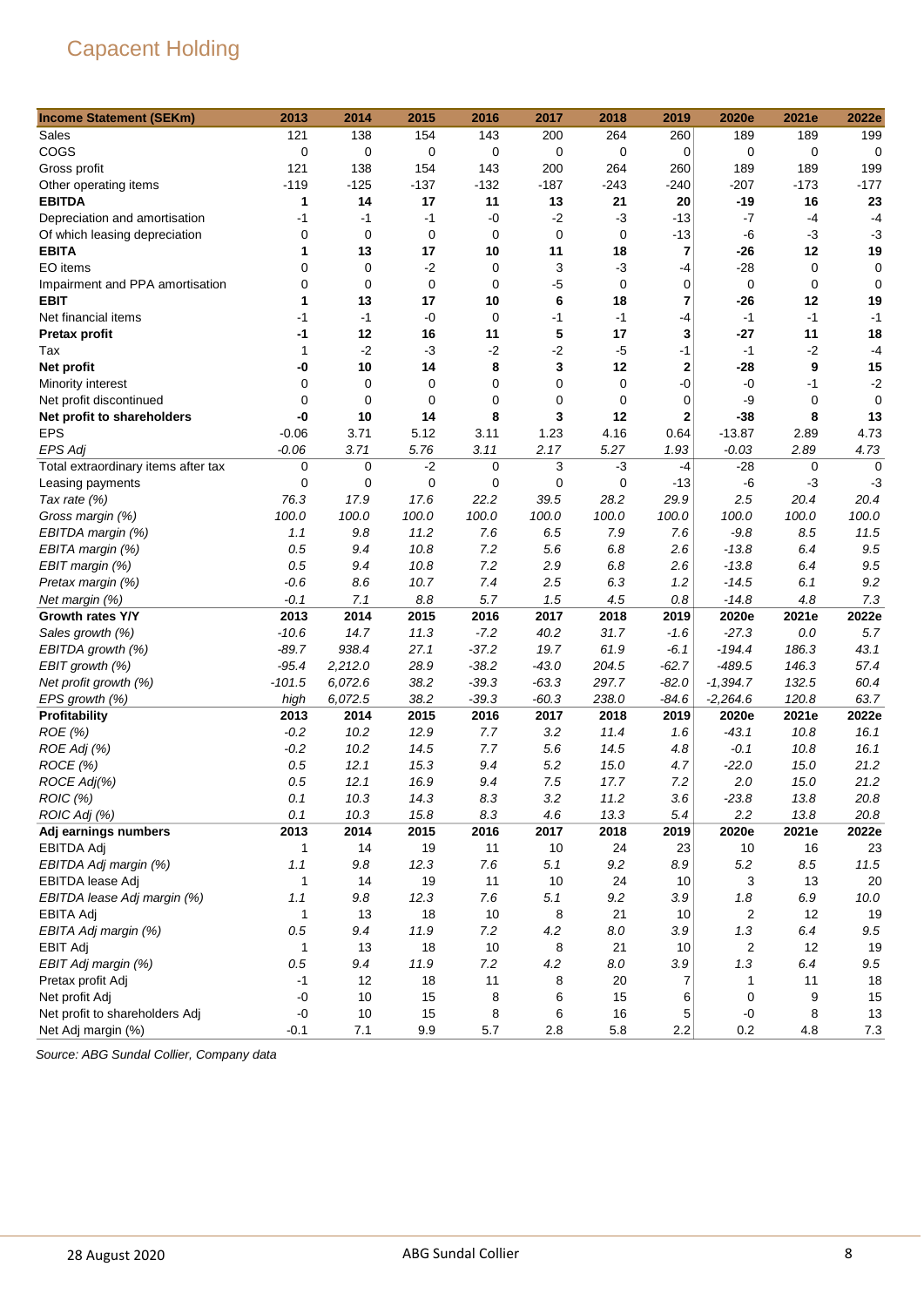| <b>Cash Flow Statement (SEKm)</b>                                | 2013              | 2014           | 2015              | 2016                 | 2017              | 2018        | 2019              | 2020e          | 2021e             | 2022e       |
|------------------------------------------------------------------|-------------------|----------------|-------------------|----------------------|-------------------|-------------|-------------------|----------------|-------------------|-------------|
| <b>EBITDA</b>                                                    | 1                 | 14             | 17                | 11                   | 13                | 21          | 20                | $-19$          | 16                | 23          |
| Net financial items                                              | -1                | $-1$           | $-0$              | 0                    | $-1$              | $-1$        | $-4$              | $-1$           | $-1$              | $-1$        |
| Paid tax                                                         | 1                 | $-2$           | $-3$              | $-2$                 | $-2$              | -5          | -3                | $-1$           | $-2$              | -4          |
| Non-cash items                                                   | $-3$              | $\mathbf 0$    | 3                 | 1                    | -4                | 0           | 0                 | 0              | 0                 | 0           |
| Cash flow before change in WC                                    | $-3$              | 10             | 17                | 10                   | 6                 | 15          | 13                | -21            | 13                | 19          |
| Change in WC                                                     | -8                | $\overline{7}$ | 3                 | $-7$                 | 4                 | 6           | $-10$             | 15             | $-2$              | $-2$        |
| <b>Operating cash flow</b>                                       | -10               | 17             | 20                | $\mathbf 2$          | 10                | 21          | 3                 | $-5$           | 11                | 17          |
| CAPEX tangible fixed assets                                      | -1                | 1              | -0                | $-1$                 | $-10$             | $-3$        | -6                | $-2$           | $-2$              | $-2$        |
| CAPEX intangible fixed assets                                    | 0                 | $\mathbf 0$    | 0                 | $\mathbf 0$          | 0                 | $\mathbf 0$ | 0                 | 0              | $\mathbf 0$       | 0           |
| Acquisitions and disposals                                       | $\mathbf 0$       | $\mathbf 0$    | $\mathbf 0$       | 0                    | 0                 | 0           | 0                 | 0              | 0                 | 0           |
| Free cash flow                                                   | -11               | 18             | 20                | $\mathbf 2$          | -1                | 18          | -3                | -8             | 9                 | 15          |
| Dividend paid                                                    | 0                 | 0              | -6                | $-13$                | -8                | $-3$        | -8                | 0              | 0                 | $-5$        |
| Share issues and buybacks                                        | 0                 | $\mathbf 0$    | $\mathbf 0$       | 0                    | 0                 | 0           | 0                 | 0              | 0                 | 0           |
| Lease liability amortisation                                     | $\mathbf 0$       | $\mathbf 0$    | $\mathbf 0$       | 0                    | 0                 | 0           | $-13$             | -6             | -3                | -3          |
| Other non cash items                                             | $-7$              | $-0$           | -0                | 0                    | -14               | 10          | $-33$             | 65             | 0                 | 0           |
| Decrease in net IB debt                                          | -19               | 18             | 14                | -11                  | $-13$             | 17          | $-58$             | 51             | 6                 | 6           |
| <b>Balance Sheet (SEKm)</b>                                      | 2013              | 2014           | 2015              | 2016                 | 2017              | 2018        | 2019              | 2020e          | 2021e             | 2022e       |
| Goodwill                                                         | 90                | 92             | 92                | 92                   | 111               | 102         | 102               | 67             | 67                | 67          |
| Other intangible assets                                          | 0                 | $\mathbf 0$    | 0                 | 0                    | 5                 | 4           | 8                 | 3              | 3                 | 3           |
| Tangible fixed assets                                            | $\overline{2}$    | 1              | 1                 | 1                    | 2                 | 4           | 4                 | 1              | $\overline{2}$    | 3           |
| Right-of-use asset                                               | 0                 | $\mathbf 0$    | 0                 | 0                    | 0                 | 0           | 35                | 6              | 6                 | 6           |
| Total other fixed assets                                         | 7                 | 5              | $\overline{2}$    | $\overline{2}$       | 3                 | 2           | $\overline{2}$    | 1              | 1                 | 1           |
| <b>Fixed assets</b>                                              | 99                | 99             | 95                | 96                   | 122               | 112         | 150               | 77             | 79                | 80          |
| Inventories                                                      | 0                 | 0              | $\mathbf 0$       | 0                    | 0                 | 0           | 0                 | 0              | 0                 | 0           |
| Receivables                                                      | 40                | 29             | 38                | 37                   | 56                | 61          | 62                | 30             | 34                | 40          |
| Other current assets                                             | 0                 | $\mathbf 0$    | 0                 | 0                    | 0                 | 0           | 0                 | 0              | 0                 | 0           |
| Cash and liquid assets                                           | 2                 | 6              | 20                | 6                    | 6                 | 15          | 5                 | $\overline{7}$ | 13                | 20          |
| <b>Total assets</b>                                              | 140               | 134            | 152               | 139                  | 184               | 187         | 217               | 115            | 126               | 140         |
| Shareholders equity                                              | 90                | 102            | 108               | 105                  | 104               | 113         | 106               | 68             | 76                | 84          |
| Minority                                                         | 0                 | $\mathbf 0$    | 0                 | 0                    | 1                 | 1           | 1                 | 1              | $\overline{2}$    | 4           |
| <b>Total equity</b>                                              | 90                | 102            | 108               | 105                  | 105               | 114         | 107               | 69             | 79                | 88          |
| Long-term debt                                                   | 18                | 4              | 4                 | 0                    | 3                 | 0           | 0                 | 0              | 0                 | 0           |
| Pension debt                                                     | 0                 | 0              | 0                 | 0                    | 0                 | 0           | 0                 | 0              | 0                 | 0           |
| Convertible debt                                                 | 0                 | $\mathbf 0$    | 0                 | 0                    | 0                 | 0           | 0                 | 0              | 0                 | 0           |
| Leasing liability                                                | 0                 | $\mathbf 0$    | 0                 | 0                    | 0                 | 0           | 37                | 6              | 6                 | 6           |
| Total other long-term liabilities                                | 0                 | $\mathbf 0$    | 0                 | 0                    | 10                | 1           | 0                 | 0              | 0                 | 0           |
| Short-term debt                                                  | $\mathbf 0$       | 0<br>28        | $\mathbf 0$       | $\overline{2}$<br>33 | 11                | 6<br>66     | 17                | 0              | 0                 | 0<br>46     |
| Accounts payable                                                 | 32<br>$\mathbf 0$ | $\mathbf 0$    | 40<br>$\mathbf 0$ | 0                    | 55<br>$\mathbf 0$ | 0           | 56<br>$\mathbf 0$ | 40<br>0        | 42<br>$\mathbf 0$ | $\mathbf 0$ |
| Other current liabilities<br><b>Total liabilities and equity</b> | 140               | 134            | 152               | 139                  | 184               | 187         | 217               | 115            | 126               | 140         |
| Net IB debt                                                      | 16                | $-2$           | $-16$             | -4                   | 8                 | -9          | 49                | $-2$           | -7                | $-14$       |
| Net IB debt excl. pension debt                                   | 16                | $-2$           | $-16$             | $-4$                 | 8                 | -9          | 49                | $-2$           | $-7$              | $-14$       |
| Net IB debt excl. leasing                                        | 16                | $-2$           | $-16$             | -4                   | 8                 | -9          | 13                | $-7$           | $-13$             | $-20$       |
| Capital invested                                                 | 106               | 100            | 93                | 100                  | 123               | 107         | 156               | 68             | 71                | 74          |
| Working capital                                                  | 8                 | 1              | $-3$              | 5                    | 1                 | -5          | 6                 | -9             | -8                | -6          |
| EV breakdown                                                     | 2013              | 2014           | 2015              | 2016                 | 2017              | 2018        | 2019              | 2020e          | 2021e             | 2022e       |
| Market cap. diluted (m)                                          | na                | na             | 106               | 119                  | 93                | 144         | 113               | 69             | 69                | 69          |
| Net IB debt Adj                                                  | 16                | $-2$           | -16               | -4                   | 8                 | -9          | 49                | $-2$           | $-7$              | $-14$       |
| Market value of minority                                         | 0                 | 0              | 0                 | 0                    | 0                 | 1           |                   | 1              | 2                 | 4           |
| Reversal of shares and participations                            | $\mathbf 0$       | 0              | 0                 | 0                    | 0                 | 0           | 0                 | 0              | 0                 | 0           |
| Reversal of conv. debt assumed equity                            | 0                 | 0              | 0                 | 0                    | 0                 | 0           | 0                 | 0              | 0                 | 0           |
| EV                                                               | na                | na             | 90                | 115                  | 102               | 136         | 163               | 69             | 64                | 59          |
| <b>Capital efficiency</b>                                        | 2013              | 2014           | 2015              | 2016                 | 2017              | 2018        | 2019              | 2020e          | 2021e             | 2022e       |
| Total assets turnover (%)                                        | 90.6              | 100.9          | 107.5             | 98.1                 | 124.1             | 142.3       | 128.5             | 113.7          | 156.6             | 150.2       |
| Working capital/sales (%)                                        | 3.1               | 3.2            | $-0.4$            | 0.8                  | 1.4               | $-0.8$      | 0.1               | $-1.0$         | $-4.5$            | $-3.4$      |
| <b>Financial risk and debt service</b>                           | 2013              | 2014           | 2015              | 2016                 | 2017              | 2018        | 2019              | 2020e          | 2021e             | 2022e       |
| Net debt/equity                                                  | 0.18              | $-0.02$        | $-0.14$           | $-0.04$              | 0.08              | $-0.08$     | 0.46              | $-0.02$        | $-0.10$           | $-0.16$     |
| Net debt/market cap                                              | na                | na             | $-0.16$           | $-0.03$              | 0.08              | $-0.07$     | 0.38              | $-0.02$        | $-0.11$           | $-0.20$     |
| Equity ratio (%)                                                 | 64.2              | 75.8           | 71.0              | 75.2                 | 57.1              | 61.0        | 49.3              | 60.4           | 62.3              | 62.9        |
| Net IB debt adj./equity                                          | 0.18              | $-0.02$        | $-0.14$           | $-0.04$              | 0.08              | $-0.08$     | 0.46              | $-0.02$        | $-0.10$           | $-0.16$     |
| Current ratio                                                    | 1.29              | 1.26           | 1.43              | 1.26                 | 0.93              | 1.05        | 0.79              | 0.91           | 1.10              | 1.25        |
| EBITDA/net interest                                              | 1.04              | 13.42          | 70.02             | $-44.14$             | 14.38             | 17.32       | 5.48              | $-14.11$       | 26.71             | 38.22       |
| Net IB debt/EBITDA                                               | 12.59             | $-0.15$        | $-0.91$           | $-0.40$              | 0.65              | $-0.41$     | 2.51              | 0.08           | $-0.47$           | $-0.60$     |
| Net IB debt/EBITDA lease Adj                                     | 12.59             | $-0.15$        | $-0.83$           | $-0.40$              | 0.82              | $-0.36$     | 1.24              | $-2.21$        | $-1.03$           | $-0.98$     |
| Interest cover                                                   | 0.45              | 12.82          | 67.82             | $-42.11$             | 12.42             | 14.79       | 1.86              | $-19.74$       | 20.05             | 31.55       |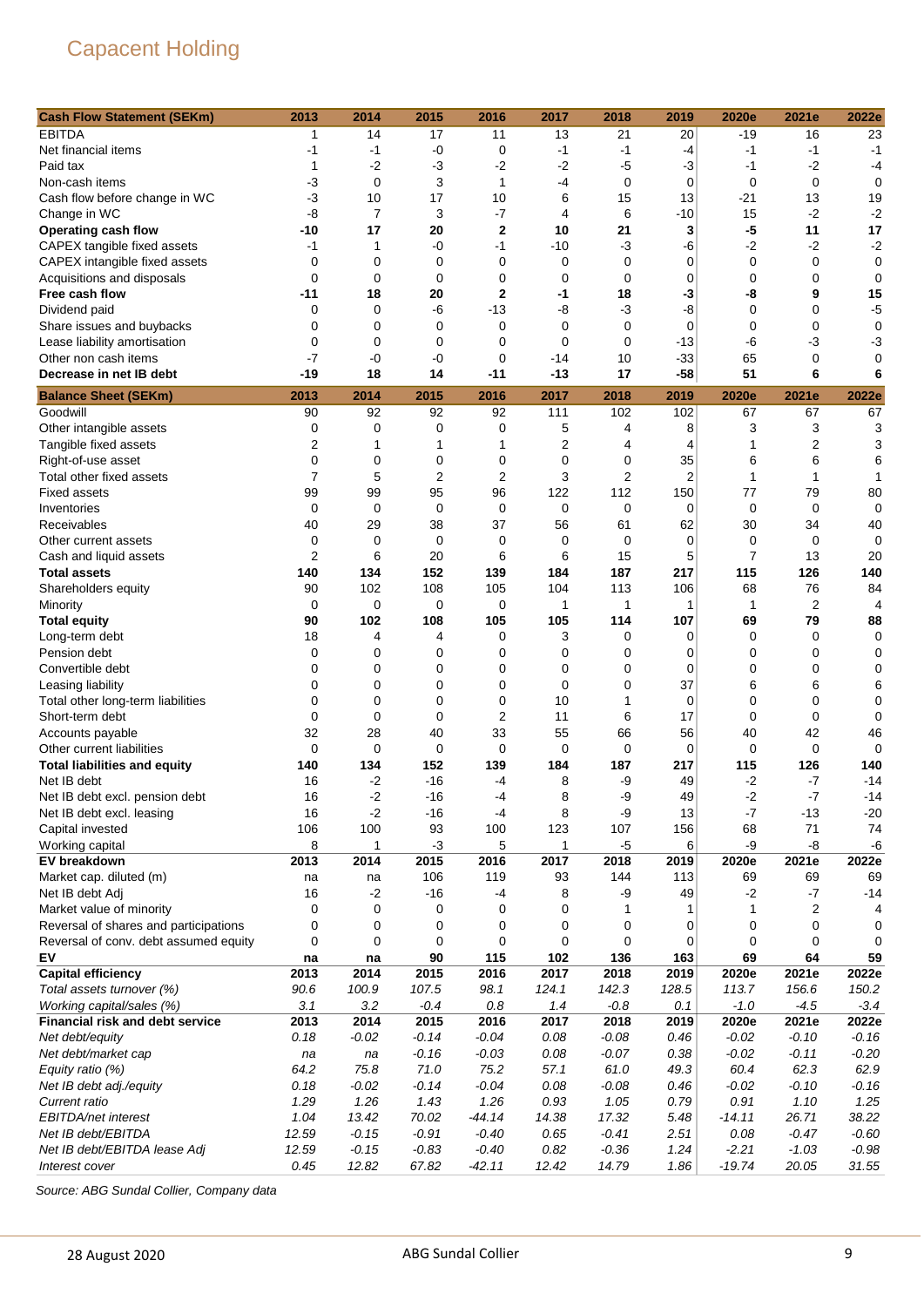| <b>Valuation and Ratios (SEKm)</b>         | 2013        | 2014        | 2015    | 2016   | 2017        | 2018        | 2019        | 2020e    | 2021e  | 2022e  |
|--------------------------------------------|-------------|-------------|---------|--------|-------------|-------------|-------------|----------|--------|--------|
| Shares outstanding adj.                    | 3           | 3           | 3       | 3      | 3           | 3           | 3           | 3        | 3      | 3      |
| Fully diluted shares Adj                   | 3           | 3           | 3       | 3      | 3           | 3           | 3           | 3        | 3      | 3      |
| <b>EPS</b>                                 | $-0.06$     | 3.71        | 5.12    | 3.11   | 1.23        | 4.16        | 0.64        | $-13.87$ | 2.89   | 4.73   |
| Dividend per share Adj                     | 0           | 2.3         | 5.0     | 3.0    | 1.0         | 3.0         | $\mathbf 0$ | 0        | 2.0    | 3.3    |
| <b>EPS Adj</b>                             | $-0.06$     | 3.71        | 5.76    | 3.11   | 2.17        | 5.27        | 1.93        | $-0.03$  | 2.89   | 4.73   |
| <b>BVPS</b>                                | 34.00       | 38.46       | 40.89   | 39.58  | 38.41       | 41.61       | 39.11       | 25.21    | 28.10  | 30.81  |
| <b>BVPS Adj</b>                            | $-0.14$     | 3.42        | 6.27    | 4.49   | $-4.39$     | 2.70        | $-1.10$     | $-0.43$  | 2.46   | 5.17   |
| Net IB debt / share                        | 6.2         | $-0.7$      | $-5.9$  | $-1.7$ | 3.1         | $-3.2$      | 18.2        | $-0.6$   | $-2.8$ | $-5.1$ |
| Share price                                | na          | na          | 40.00   | 45.10  | 34.30       | 48.10       | 41.60       | 25.40    | 25.40  | 25.40  |
| Market cap. (m)                            | na          | na          | 106     | 119    | 93          | 131         | 113         | 69       | 69     | 69     |
| <b>Valuation</b>                           | 2013        | 2014        | 2015    | 2016   | 2017        | 2018        | 2019        | 2020e    | 2021e  | 2022e  |
| P/E                                        | na          | na          | 7.8     | 14.5   | 27.8        | 11.6        | 64.9        | $-1.8$   | 8.8    | 5.4    |
| EV/sales                                   | na          | na          | 0.59    | 0.80   | 0.51        | 0.52        | 0.63        | 0.36     | 0.34   | 0.30   |
| EV/EBITDA                                  | na          | na          | 5.2     | 10.6   | 7.8         | 6.5         | 8.3         | $-3.7$   | 4.0    | 2.6    |
| EV/EBITA                                   | na          | na          | 5.4     | 11.1   | 9.1         | 7.6         | 24.4        | $-2.6$   | 5.3    | 3.1    |
| EV/EBIT                                    | na          | na          | 5.4     | 11.1   | 17.3        | 7.6         | 24.4        | $-2.6$   | 5.3    | 3.1    |
| Dividend yield (%)                         | na          | na          | 12.5    | 6.7    | 2.9         | 6.2         | 0           | 0        | 8.0    | 13.0   |
| FCF yield (%)                              | na          | na          | 18.7    | 1.6    | $-0.8$      | 12.8        | $-2.6$      | $-11.2$  | 13.0   | 21.2   |
| Lease adj. FCF yield (%)                   | na          | na          | 18.7    | 1.6    | $-0.8$      | 12.8        | $-14.1$     | $-20.5$  | 8.7    | 17.0   |
| P/BVPS                                     | na          | na          | 0.98    | 1.14   | 0.89        | 1.16        | 1.06        | 1.01     | 0.90   | 0.82   |
| P/BVPS Adj                                 | na          | na          | 6.38    | 10.05  | $-7.82$     | 17.80       | $-37.95$    | $-59.59$ | 10.31  | 4.91   |
| P/E Adj                                    | na          | na          | 6.9     | 14.5   | 15.8        | 9.1         | 21.6        | $-753.0$ | 8.8    | 5.4    |
| EV/EBITDA Adj                              | na          | na          | 4.8     | 10.6   | 10.0        | 5.6         | 7.0         | 7.0      | 4.0    | 2.6    |
| EV/EBITA Adj                               | na          | na          | 4.9     | 11.1   | 12.0        | 6.4         | 16.0        | 28.9     | 5.3    | 3.1    |
| EV/EBIT Adj                                | na          | na          | 4.9     | 11.1   | 12.0        | 6.4         | 16.0        | 28.9     | 5.3    | 3.1    |
| EV/cap. employed                           | na          | na          | 0.8     | 1.1    | 0.9         | 1.1         | 1.0         | 0.9      | 0.8    | 0.6    |
| <b>Investment ratios</b>                   | 2013        | 2014        | 2015    | 2016   | 2017        | 2018        | 2019        | 2020e    | 2021e  | 2022e  |
| Capex/sales                                | 0.8         | $-0.8$      | 0.2     | 0.4    | 5.2         | 1.0         | 2.2         | 1.2      | 1.2    | 1.2    |
| Capex/depreciation                         | 136.9       | $-189.9$    | 58.7    | 105.4  | 585.7       | 84.9        | nm          | 226.5    | 215.7  | 217.1  |
| Capex tangibles/tangible fixed assets      | 66.2        | $-96.9$     | 27.7    | 52.6   | 435.6       | 66.3        | 135.8       | 327.3    | 118.8  | 74.8   |
| Capex intangibles/definite intangibles     | $\mathbf 0$ | 0           | 0       | 0      | 0           | 0           | 0           | 0        | 0      | 0      |
| Depreciation on intangibles/definite intal | 149.9       | 222.9       | 2,076.9 | 136.5  | 34.0        | 73.9        | 0           | 35.0     | 36.7   | 38.5   |
| Depreciation on tangibles/tangibles        | 0           | $\mathbf 0$ | 0       | 0      | $\mathbf 0$ | $\mathbf 0$ | 0           | 0        | 0      | 0      |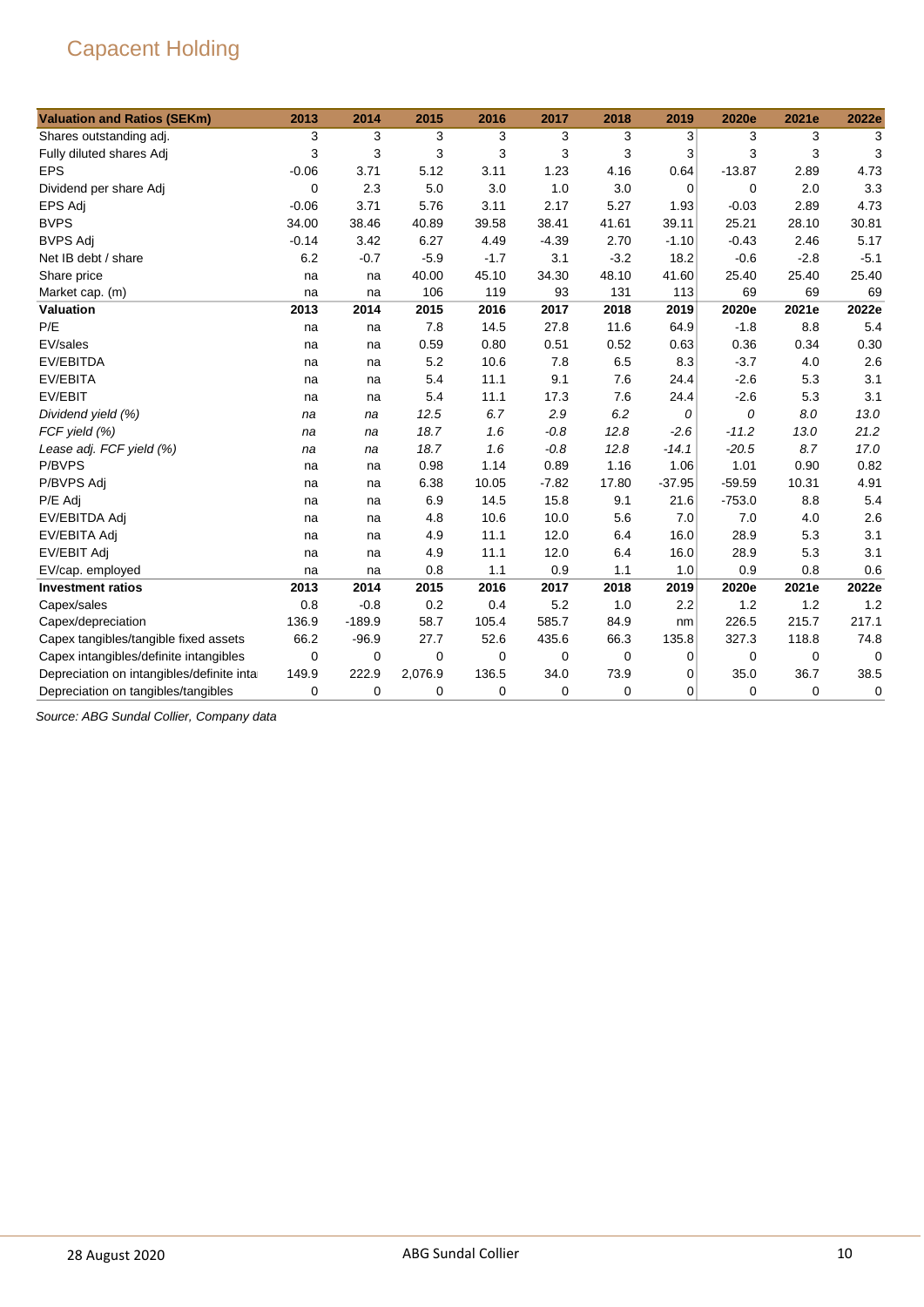#### **Analyst certification**

I/We, Stefan Knutsson, Victor Forssell, the author(s) of this report, certify that not withstanding the existence of any such potential conflicts of interests referred to below, the views expressed in this report accurately reflect my/our personal view about the companies and securities covered in this report.

#### **Analyst valuation methods**

ABG Sundal Collier analysts may publish valuation ranges for stocks covered under Company Sponsored Research. These valuation ranges rely on various valuation methods. One of the most frequently used methods is the valuation of a company by calculation of that company's discounted cash flow (DCF). Another valuation method is the analysis of a company's return on capital employed relative to its cost of capital. Finally, the analysts may analyse various valuation multiples (e.g. the P/E multiples and the EV/EBITDA multiples) relative to global industry peers. In special cases, particularly for property companies and investment companies, the ratio of price to net asset value is considered. Valuation ranges may be changed when earnings and cash flow forecasts are changed. They may also be changed when the underlying value of a company's assets changes (in the cases of investment companies, property companies or insurance companies) or when factors impacting the required rate of return change.

#### **Important Company Specific Disclosure**

The following disclosures relate to the relationship between ABG Sundal Collier and its affiliates and the companies covered by ABG Sundal Collier referred to in this research report.

Unless disclosed in this section, ABG Sundal Collier has no required regulatory disclosures to make in relation to an ownership position for the analyst(s) and members of the analyst's household, ownership by ABG Sundal Collier, ownership in ABG Sundal Collier by the company(ies) to whom the report(s) refer(s) to, market making, managed or co-managed public offerings, compensation for provision of certain services, directorship of the analyst, or a member of the analyst's household, or in relation to any contractual obligations to the issuance of this research report.

ABG Sundal Collier has undertaken a contractual obligation to issue this report and receives predetermined compensation from the company covered in this report.

ABG Sundal Collier is not aware of any other actual, material conflicts of interest of the analyst or ABG Sundal Collier of which the analyst knows or has reason to know at the time of the publication of this report.

Production of report: 28/08/2020 11:22 CET.

All prices are as of market close on 25 August, 2020 unless otherwise noted.

#### **Disclaimer**

This document has been prepared by ABG Sundal Collier which is the marketing name referring to all or any of ABG Sundal Collier ASA, ABG Sundal Collier AB or ABG Sundal Collier Partners LLP and any of their affiliated or associated companies and their directors, officers, representatives and employees.

This research product is commissioned and paid for by the company covered in this report. As such, this report is deemed to constitute an acceptable minor non-monetary benefit (i.e. not investment research) as defined in MiFID II.

This research product has not been prepared in accordance with legal requirements designed to promote the independence of investment research and is not subject to any prohibition on dealing ahead of the dissemination.

This report is provided solely for the information and use of professional investors, who are expected to make their own investment decisions without undue reliance on this report. The information contained herein does not apply to, and should not be relied upon by, retail clients. This report is for distribution only under such circumstances as may be permitted by applicable law. Research reports prepared by ABG Sundal Collier are for information purposes only. ABG Sundal Collier accepts no liability whatsoever for any losses arising from any use of this report or its contents. This report is not to be used or considered as an offer to sell, or a solicitation of an offer to buy. The information herein has been obtained from, and any opinions herein are based upon, sources believed reliable, but ABG Sundal Collier makes no representation as to its accuracy or completeness and it should not be relied upon as such. All opinions and estimates herein reflect the judgment of ABG Sundal Collier on the date of this report and are subject to change without notice. Past performance is not indicative of future results.

This research report does not, and does not attempt to contain everything material that there is to be said about Capacent Holding.

The compensation of our research analysts is determined exclusively by research management and senior management, but not including investment banking management. Compensation is not based on specific investment banking revenues, however, it is determined from the profitability of the ABG Sundal Collier Group, which includes earnings from investment banking operations and other business. Investors should assume that ABG Sundal Collier is seeking or will seek investment banking or other business relationships with the companies in this report. The research analyst(s) responsible for the preparation of this report may interact with trading desk and sales personnel and other departments for the purpose of gathering, synthesizing and interpreting market information. From time to time, ABG Sundal Collier and its affiliates and any shareholders, directors, officers or employees thereof may (I) have a position in, or otherwise be interested in, any securities directly or indirectly connected to the subject of this report, or (II) perform investment banking or other services for, or solicit investment banking or other services from, a company mentioned in this report. ABG Sundal Collier relies on information barriers to control the flow of information contained in one or more areas of ABG Sundal Collier, into other areas, units, groups or affiliates of ABG Sundal Collier.

Norway: ABG Sundal Collier ASA is regulated by the Financial Supervisory Authority of Norway (Finanstilsynet); Sweden: ABG Sundal Collier AB is regulated by the Swedish Financial Supervisory Authority (Finansinspektionen); UK: This report is a communication made, or approved for communication in the UK, by ABG Sundal Collier Partners LLP, authorised and regulated by the Financial Conduct Authority in the conduct of its business. US: This report is being distributed in the United States in accordance with FINRA Rule 1050(f)(3)(B) by ABG Sundal Collier Inc., a FINRA member which accepts responsibility for its content. Research analysts are not registered/qualified as research analysts with FINRA or the NYSE, and are not associated persons of ABG Sundal Collier Inc. and therefore not subject to FINRA Rule 2241, the research analyst conflict rules. Research reports distributed in the U.S are intended solely for "major institutional investors", as defined under Rule 15a-6 of the Securities Exchange Act of 1934. Each U.S major institutional investor that receives a copy of this research report by its acceptance represents that it agrees it will not distribute this research report to any other person. Any U.S. major institutional investor receiving this report who wishes to effect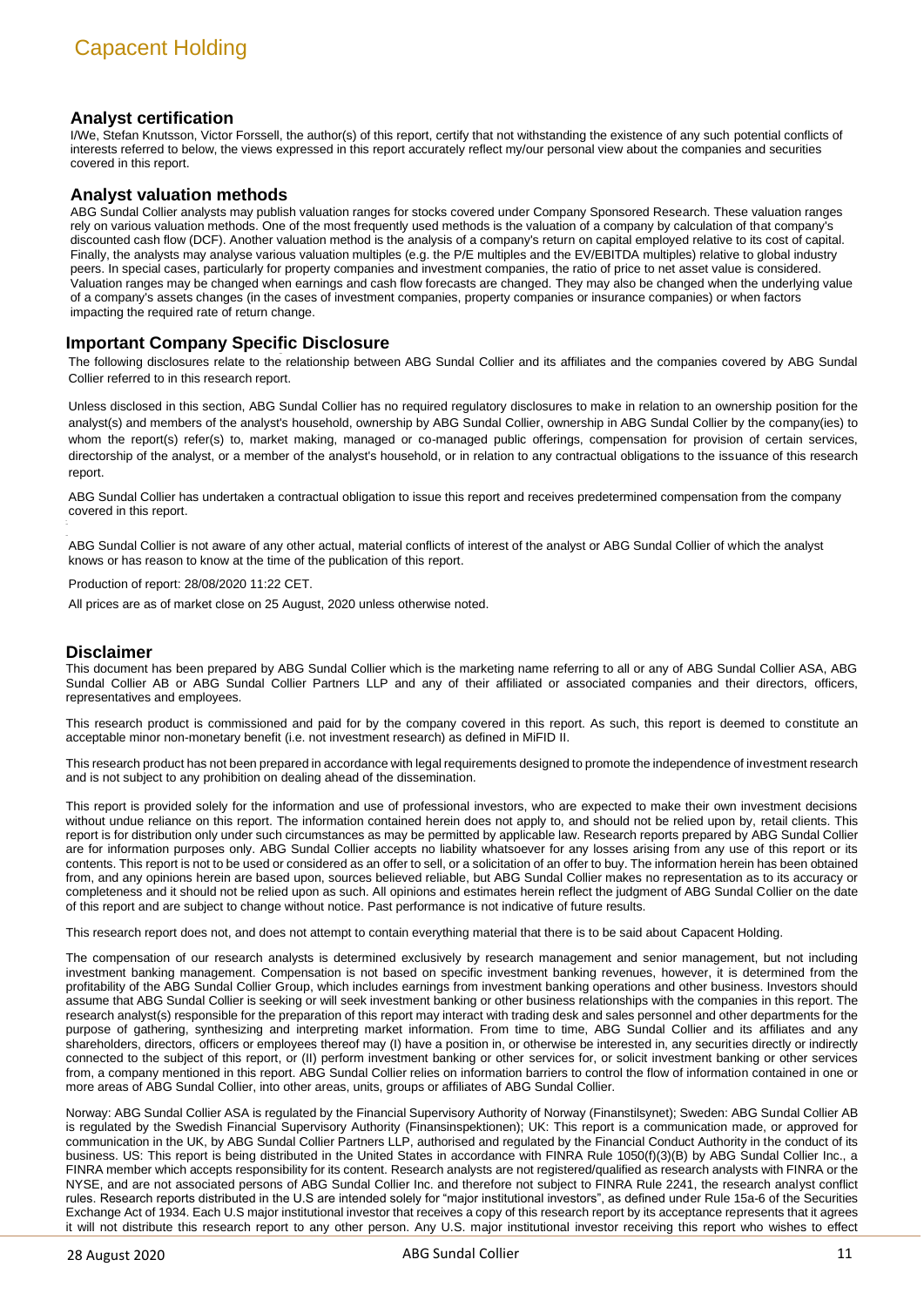transactions in any securities referred to herein should contact ABG Sundal Collier Inc., not its affiliates. Further information on the securities referred to herein may be obtained from ABG Sundal Collier Inc., on request.

Singapore: This report is distributed in Singapore by ABG Sundal Collier Pte Ltd, which is not licensed under the Financial Advisers Act (Chapter 110 of Singapore). In Singapore, this report may only be distributed to institutional investors as defined in Section 4A(1)(c) of the Securities and Futures Act (Chapter 289 of Singapore) ("SFA"), and should not be circulated to any other person in Singapore.

This report may not be reproduced, distributed or published by any recipient for any purpose whatsoever without the prior written express permission of ABG Sundal Collier.

**Additional information available upon request. If reference is made in this report to other companies and ABG Sundal Collier provides research coverage for those companies details regarding disclosures may be found on our website www.abgsc.com.**

© Copyright 2020 ABG Sundal Collier ASA